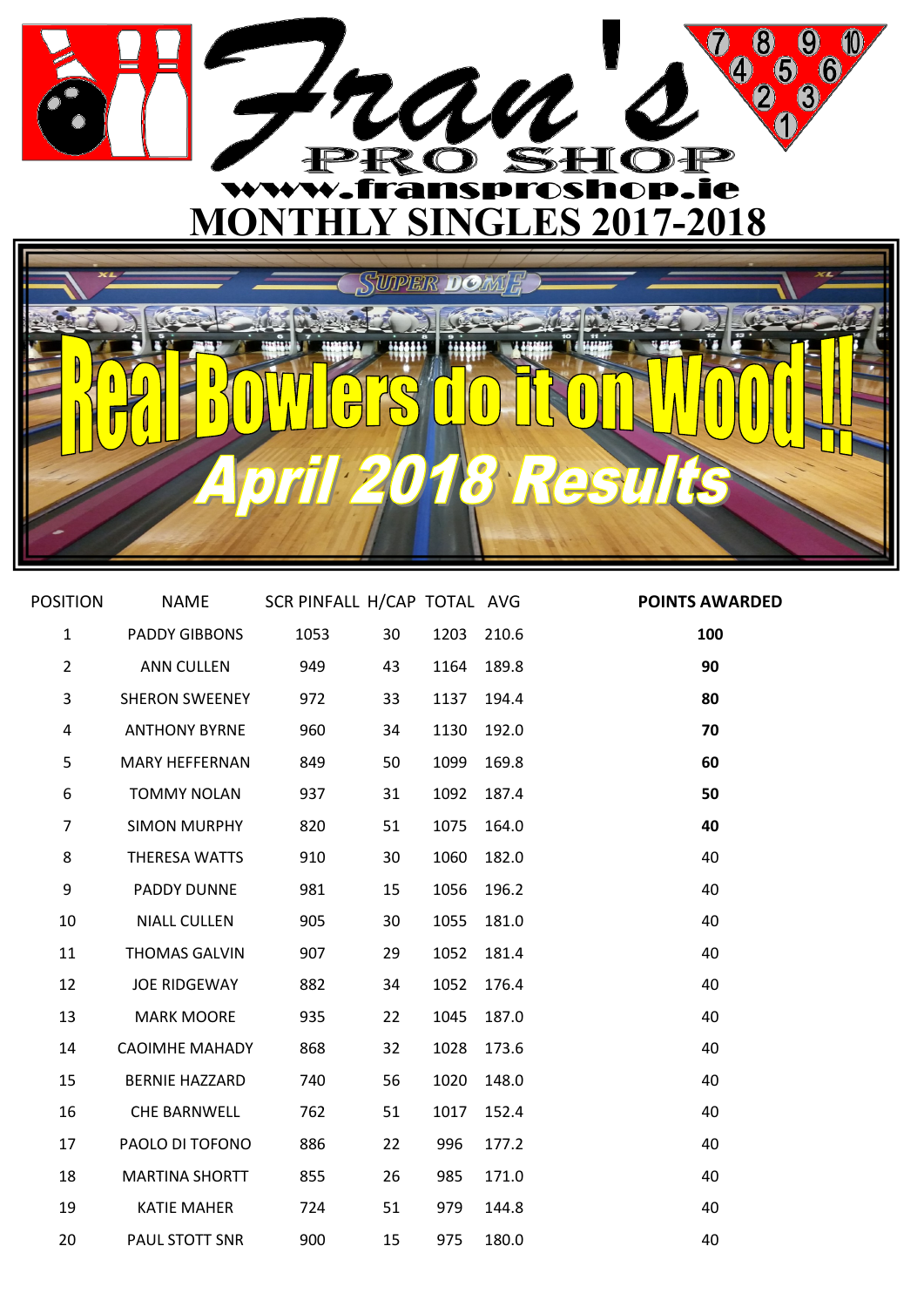## **INAL TOP 4 BOWLERS**





1st : Sheron Sweeney 2nd : Anthony Byrne 3rd : Paddy Gibbons 4th : Ann Cullen

## **Congratulations to all prize winners !!**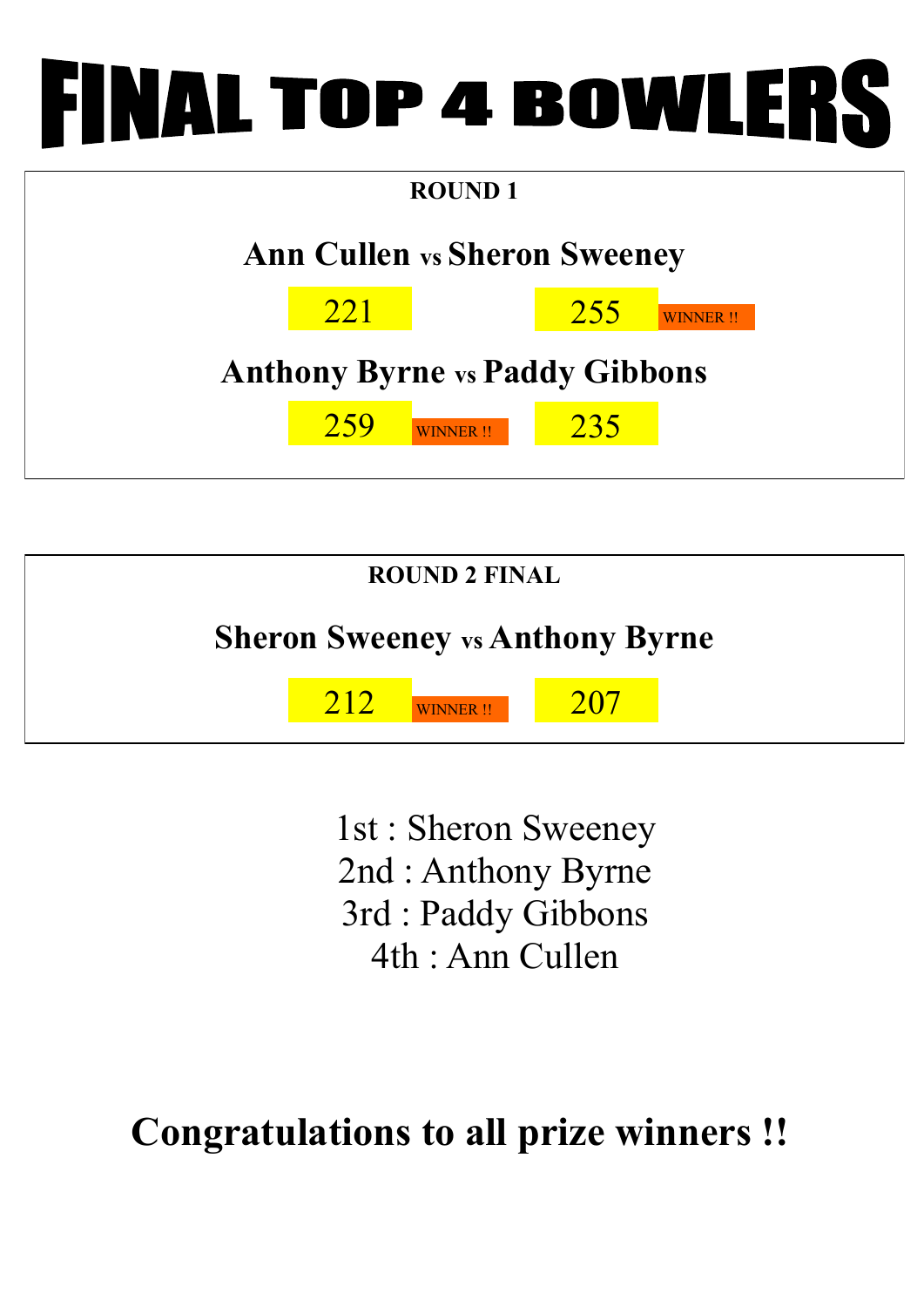## GRAND FINAL TOP 16 BOWLERS

| <b>POSITION</b>         | <b>NAME</b>            |                          |                |                |                |                              |                |                 |                | SEPT OCT NOV DEC JAN FEB MAR APR POINTS of 11 | <b>TOTAL BEST 8 50% OR MORE EVENTS</b><br><b>PLAYED</b> |
|-------------------------|------------------------|--------------------------|----------------|----------------|----------------|------------------------------|----------------|-----------------|----------------|-----------------------------------------------|---------------------------------------------------------|
| $\mathbf{1}$            | <b>PADDY GIBBONS</b>   | $\blacksquare$           | 40             | 40             |                | 60 90                        | 70             | $\sim 10^{-10}$ |                | 100 400                                       | 6                                                       |
| $\mathbf{2}$            | PAOLO DI TOFANO        | 100                      | 40             | 40             | 70             | 40                           | 50             | $\equiv$        | 40             | 380                                           | $\overline{7}$                                          |
| $\overline{\mathbf{3}}$ | <b>SHERON SWEENY</b>   | 50                       | 40             | 70             | 40             | 40                           | 40             | $\mathbb{L}^2$  | 80             | 360                                           | $\overline{7}$                                          |
| 4                       | <b>ANN CULLEN</b>      | $\blacksquare$           | 50             | 40             | 40             | 40                           | 40             | 50              | 90             | 350                                           | $\overline{7}$                                          |
| 5                       | <b>HAULIE STORAN</b>   | $\blacksquare$           | 100            | 80             | 40             | 70 40                        |                | $\sim$ $-$      | $\blacksquare$ | 330                                           | 5                                                       |
| ш                       | <b>TOMMY NOLAN</b>     | 40                       | 90             | $\blacksquare$ | $\sim 100$     | 40                           | 40             | 70              | 50             | 330                                           | 6                                                       |
| 7                       | <b>BERNIE MORIARTY</b> | 90                       | $\omega$       | 40             | 40             | 40                           | 90             | $\sim$ $-$      | $\blacksquare$ | 300                                           | 5                                                       |
| ш                       | <b>DAVID GRAINGER</b>  | 40                       | 40             | 40             | 100 40         |                              | $\sim$         | 40              | $\blacksquare$ | 300                                           | 6                                                       |
| ш                       | PAUL STOTT SNR         | $\overline{\phantom{a}}$ | $\blacksquare$ | 40             | 90             | 40                           | $\sim$         | 90              | 40             | 300                                           | 5                                                       |
| 10                      | <b>CAOIMHE MAHADY</b>  | 40                       | 80             | $\blacksquare$ | 50             |                              |                | 40              | 40             | 250                                           | 5                                                       |
| $\mathbf{u}$            | <b>ANTHONY BYRNE</b>   |                          | $\blacksquare$ | 40             | 40             | $\overline{\phantom{0}}$     | $\blacksquare$ | 100             | 70             | 250                                           | 4                                                       |
| 12                      | <b>BERNIE HAZZARD</b>  | 40                       | 40             | 40             | 40             | $\blacksquare$               | $\blacksquare$ | 40              | 40             | 240                                           | 6                                                       |
| 13                      | PADDY DUNNE            | $\blacksquare$           | $\blacksquare$ | 40             | 80             | 40                           | $\blacksquare$ | $\blacksquare$  | 40             | 200                                           | $\overline{\mathbf{4}}$                                 |
| 14                      | PAUL STOTT JNR         | $\blacksquare$           | $\blacksquare$ | 100            | $\blacksquare$ | $\qquad \qquad \blacksquare$ | 80             | $\blacksquare$  | $\blacksquare$ | 180                                           | $\overline{2}$                                          |
| ш                       | <b>NIALL CULLEN</b>    | $\blacksquare$           | 60             | $\blacksquare$ | $\blacksquare$ | 40                           | 40             | $\blacksquare$  | 40             | 180                                           | $\overline{4}$                                          |
| 16                      | <b>BRYAN TURNER</b>    | $\overline{\phantom{0}}$ | $\blacksquare$ | 40             | 40             | 80                           | $\blacksquare$ |                 | $\blacksquare$ | 160                                           | 3                                                       |
| $\mathbf{u}$            | <b>THOMAS GALVIN</b>   |                          |                |                |                |                              | 40             | 80              | 40             | 160                                           | 3                                                       |